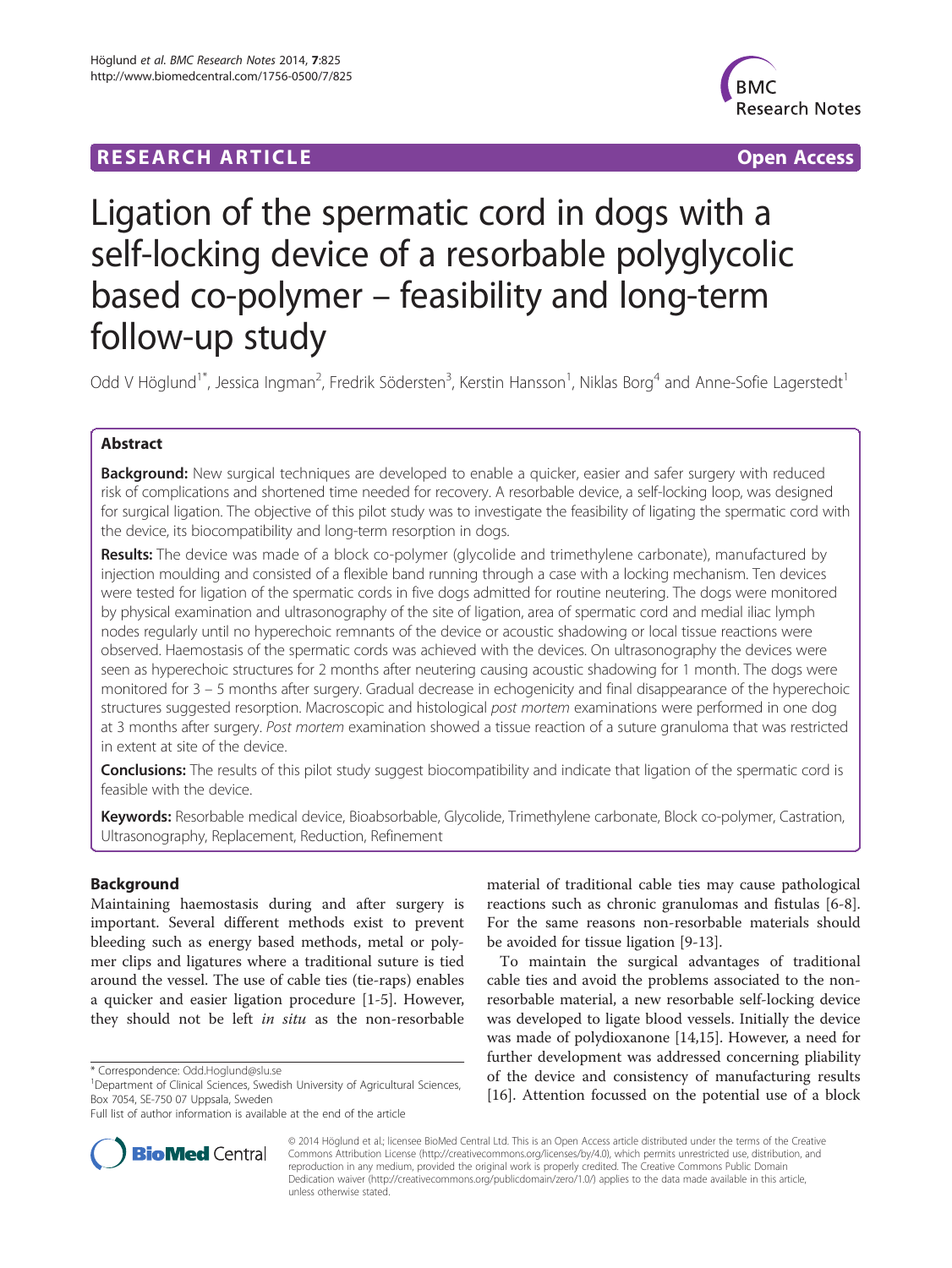<span id="page-1-0"></span>co-polymer of glycolide and trimethylene carbonate (GA and TMC), equivalent to a commonly used suture [\[17](#page-6-0)]. The material's degradation is described [[18,19\]](#page-6-0) and is clinically proven [[20\]](#page-6-0). The mechanical performance of the new device and its degradation over time were tested in vitro alongside initial short-term tests in vivo in pigs. The results suggested that sufficient strength is retained during healing time of the blood vessels [[21](#page-6-0)]. The possible use of the device for neutering of male dogs was suggested, where the appropriate ligation of the spermatic cord is important to prevent haemorrhage [[22\]](#page-6-0).

Biocompatibility [\[23,24\]](#page-6-0) of a surgical implant is important to investigate. To be of clinical use, the beneficial effects must be greater than the inflammatory response to the material. All resorbable materials trigger a tissue reaction [[20,23-26](#page-6-0)]. An inflammatory response may be associated with lymph node enlargement. Few studies have described morphological changes in the regional lymph nodes after implantation of resorbable implants [\[27,28\]](#page-6-0).

The objective of this pilot study was to investigate the feasibility of ligating the spermatic cord with the device, its biocompatibility and long-term resorption in dogs.

#### Methods

#### Animals

In a prospective clinical trial five healthy male dogs admitted for routine neutering were included in the study. Dog number 1 was a research dog kept by the Department of Clinical Sciences at the Swedish University of Agricultural Sciences (SLU), Uppsala, Sweden. At time of surgery the dog was geriatric but his health status was considered acceptable for inclusion in the study. The other four dogs were privately owned, aged <1 to 9 years old (Table 1). An informed consent was obtained from the owners before inclusion of their dog in the study. The Uppsala Animal Ethics Committee, Sweden and Swedish Board of Agriculture approved the study (C 70/12).

#### The resorbable device

The new device (LigaTie®) was designed for surgery with details enabling complete haemostasis (zero loop diameter)

and an enhanced tissue grip (Figure [1\)](#page-2-0). Glycolide (GA) (from BI, CAS 502-97-6) and trimethylene carbonate (TMC) (from BI, CAS 2453-03-4) were polymerized into a block co-polymer. The resorbable polymer was melted and injected into a mould using an in-house built injection moulding machine in a research and development (R&D) laboratory. The devices were placed in aluminium pouches, which were flushed with dry nitrogen gas, and the pouches were sealed. Each pouch contained two devices. Annealing was performed at 65° Celsius for 12 hours. Because a risk of contamination existed during the manufacturing process, the devices were disinfected by soaking them in ethanol 70% for 30 seconds immediately before use.

#### Surgery

The surgeries were performed at the University Animal Hospital at SLU. All surgeries were performed by the same surgeon (OVH). The dogs were pre-medicated with sedative and analgesics (acepromazine at 0.3 mg/ 10 kg i.m., methadone hydrochloride at 2 mg/10 kg s.c. and carprofen at 40 mg/10 kg s.c.). Anaesthesia was induced by i.v. infusion of propofol. Anaesthesia was maintained by inhalation of 2% isoflurane mixed in air. The surgical field was aseptically prepared before surgery, the dogs were placed in dorsal recumbency and the table was tilted with head slightly lower than main body (the Trendelenburg position). An elliptical incision was made at the base of the scrotum. Haemorrhage was controlled by electrocoagulation. The parietal vaginal tunic was incised to expose the testicles (open castration). The spermatic cord (vascular cord and *ductus deferens*) was identified and the flexible band of the device was placed around the spermatic cord. The end of the flexible band was introduced through the locking case, a loop was formed around the spermatic cord and the loop was manually tightened (Figure [1\)](#page-2-0). One device was used for ligation of each spermatic cord. The spermatic cord was transected and inspected for haemorrhage. Excess band at the locking case of the device was removed. The part of the perforated band protruding from the locking case was one perforation in length and the cut-off end was rounded

Table 1 Characteristics of the five dogs and number of days after surgery when no hyperechoic remnants of the device or acoustic shadowing or local tissue reactions were observed on ultrasound examination, performed monthly

| Dog number                    | <b>Breed</b>         | Age (years)   | Bodyweight (kg) | Time (days)  | Ultrasound examinations (days after surgery) |
|-------------------------------|----------------------|---------------|-----------------|--------------|----------------------------------------------|
|                               | Beagle               | 13            | 16              | 93           | 10, 30, 72, 93                               |
| $2^e$                         | Alaskan Husky        | 0.7           |                 | 92           | 23, 55, 92                                   |
| 3                             | <b>Border Collie</b> | 9             | 23              | 86           | 30, 57, 86                                   |
| $4^e$                         | Australian Shepherd  |               | 24              | 100          | 25, 58, 100                                  |
| 5                             | Airedale Terrier     | 4             | 30              | 147          | 36, 68, 147                                  |
| Mean $\pm$ standard deviation |                      | $5.5 \pm 5.3$ | $22 \pm 5.7$    | $104 \pm 25$ |                                              |

Data in right column is number of days between surgery and each follow-up examination.

 $2^e$  and  $4^e$  were examined 13 and 3 days before surgery, respectively.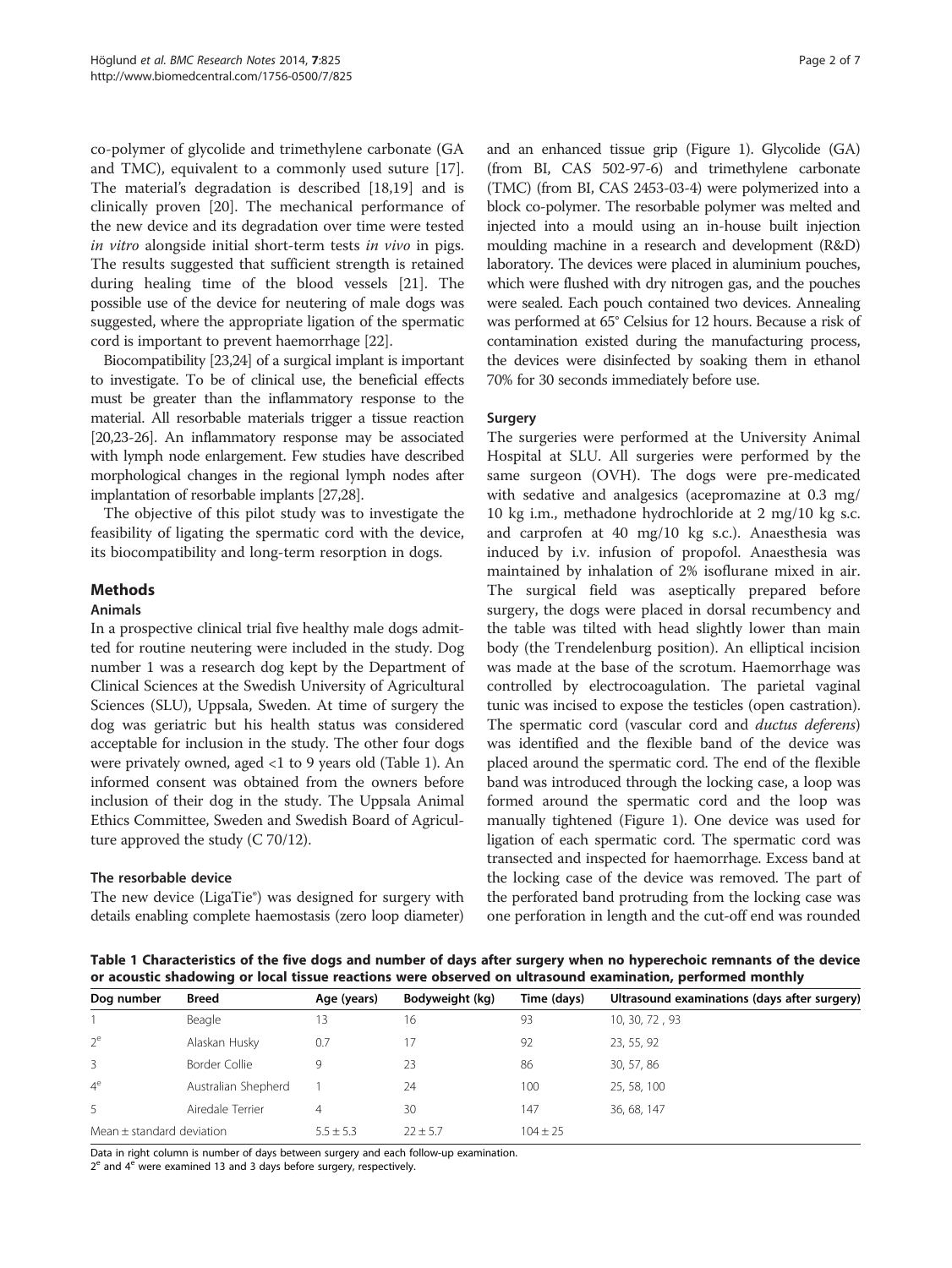<span id="page-2-0"></span>

with scissors. The perforation in the protruding band was used to anchor (3–0, poliglecaprone 25, Monocryl, Ethicon) the implant to the subcutaneous tissues at close proximity to the entrance of the inguinal canal, i.e. at close proximity to the superficial inguinal ring, without additional encircling of the spermatic cord. The incised fascias and subcutaneous tissues were apposed with resorbable sutures (3–0, poliglecaprone 25, Monocryl, Ethicon). The skin was opposed with an interrupted suture pattern with non-resorbable sutures (nylon, Monosof, Syneture).

#### Post surgery and clinical follow-up

Post surgery, the dogs received a collar and stayed for post-operative care and supervision with an additional injection of methadone until they were dismissed later the same day. All dogs were treated with a pain-relieving drug orally (carprofen) at 2 mg/kg twice daily for 7 days. All dogs were later monitored with clinical examination of the surgical area in conjunction with the ultrasound examinations. All dog owners were instructed to monitor their dogs carefully during the study period and contact the surgeon in case of complications.

#### Ultrasonography

All dogs were monitored with repeated ultrasonography of the area of the device, the inguinal region's spermatic cord and the medial iliac lymph nodes. Two dogs were also examined one time each pre surgery. Post surgery study protocol stipulated examinations once every 1 – 2 months until no hyperechoic remnants of the device or acoustic shadowing or local tissue reactions were observed. The surgical area was examined for remnants of the device represented by a hyperechoic structure with or without acoustic shadowing and changes suggestive of a local tissue reaction such as anechoic or echogenic fluid or surrounding hyperechoic tissues. The medial iliac lymph nodes were evaluated for size (length, width and height), shape, contour and echogenicity. The mean (SD) length, width and height of examined lymph nodes

were compared between first and second examination after surgery. Pre-surgical measurements were compared to 1 and 2 months after surgery. The level of statistical significance was defined as  $p < 0.05$  (Student's t-test, twosided, paired). The lymph nodes were additionally examined with power Doppler for hilar, peripheral, or mixed hilar and peripheral vascular patterns. The ultrasound examinations were performed on un-sedated dogs with two linear transducers (L9 and L8-18i, LOGIQ E9, GE Healthcare, Milwaukee, Wisconsin 53201, USA) with settings optimized for each patient. All ultrasound examinations were performed by the same radiologist (JI).

#### Post mortem examination

Dog number one was euthanized at 3 months after surgery due to geriatric symptoms with weight loss. A *post mortem* examination was performed and samples from the tissue with implant were fixed in 4% phosphate buffered formaldehyde solution for 48 hours. The samples were then further trimmed and multiple samples prepared with 5-mm intervals. The samples were embedded in paraffin, cut in sections  $(4-5 \mu m)$ , mounted on glass and stained with hematoxylin and eosin.

#### Results

Haemostasis was achieved of all ten ligated spermatic cords and the five dogs were successfully castrated. The dogs showed no signs of complications related to the device during the follow-up period.

#### Ultrasound and long-term clinical follow-up

The five dogs were followed regularly for  $3 - 5$  months post surgery until no hyperechoic remnants of the device or acoustic shadowing or local tissue reactions were observed. In total, 18 ultrasound examinations were performed (Table [1](#page-1-0)).

Mean (min – max) number of days between surgery and follow-up of all dogs was  $29(23 - 36)$  days and 62 (55 – 72) days at one and two months, respectively. The third follow-up at three months after surgery was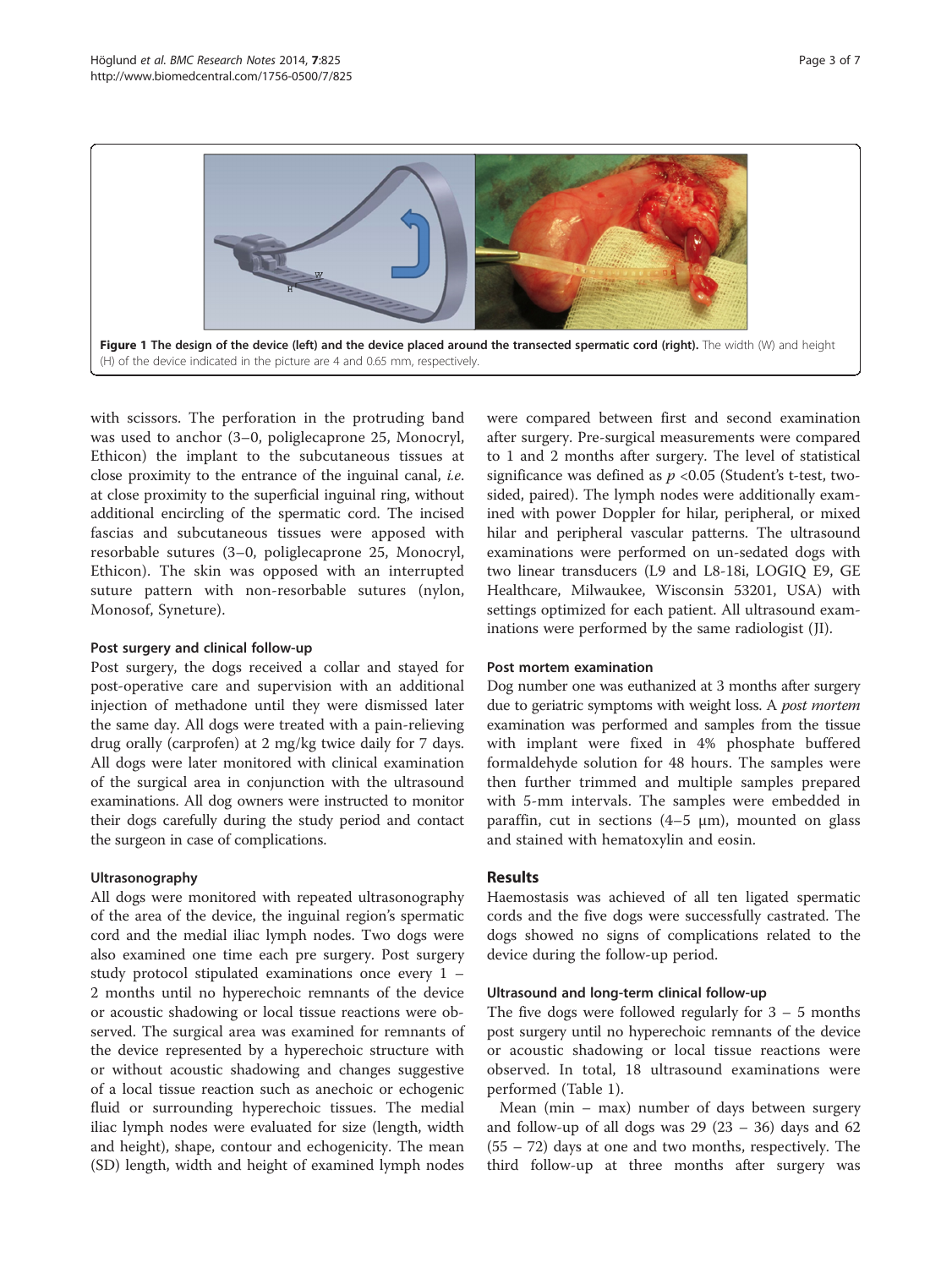performed at 93 (86 – 100) days for dog number one, two, three and four. The third examination of dog number five was performed 147 days after surgery, which was 79 days after the second examination. Additionally, two dogs (number two and four) were examined 13 and 3 days before surgery and dog number one was examined 10 days post surgery.

No signs of complications related to the devices were found on ultrasound. On ultrasound, the devices were initially hyperechoic and caused acoustic shadowing. A thin distinctly outlined hypoechoic rim of tissue surrounded the devices and was continuous in caudal direction with a hypoechoic slightly heterogeneous oval shaped tissue within each left and right side of the scrotum, presumably representing the pedicles and granulation tissue. The pedicles could not be distinguished from presumed granulation tissue. There was a gradual loss and final disappearance of the echogenicity, distinction and acoustic shadowing of the devices suggesting resorption. The hypoechoic tissues presumed to represent pedicle and granulation tissues were measured in size at every examination and subjectively gradually decreased in size. The spermatic cords cranial to the devices were isoechoic with surrounding tissues and could only faintly be distinguished. The devices were visible for a mean of 2.1  $(\pm 0.3)$  months as hyperechoic structures and caused acoustic shadowing for 1.0 (±0.0) month. The mean time until no hyperechoic remnants of the device or acoustic shadowing or local tissue reactions were observed was  $3.6$  ( $\pm$ 0.9) months.

The lymph nodes were fusiform with clearly defined, smooth margins. The echogenicity was hypo- or isoechoic to surrounding tissues and in 6 of 18 examinations a hyperechoic linear hilus could be seen in one or both lymph nodes.

The mean length, width and height of the lymph nodes at one and two months were 19.5  $(\pm 3.7)$ , 6.8  $(\pm 2.4)$  and 5.3 (±1.9) mm versus 21.1 (±4.1), 6.2 (±2.2) and 4.9  $(\pm 1.4)$  mm ( $p = 0.13$ , 1.00 and 0.44, respectively). In 16 examinations power Doppler flow with a hilar vascular pattern was detected in the medial iliac lymph nodes on one or both sides and at 3 examinations vascular flow was not detected in either lymph node.

Overall, the medial iliac lymph nodes were considered normal in size, shape, contour, echogenicity and vascularity at all examinations [[29](#page-6-0)]. In the two dogs examined before surgery there was an increased width of the lymph nodes at one month follow-up, 5.5 (±1) versus 7.5  $(\pm 1)$  mm  $(p = 0.04)$  and there was a tendency for increased length of the lymph nodes at two months after surgery, 19.2 ( $\pm 3.6$ ) versus 23.2 ( $\pm 4.7$ ) mm ( $p = 0.07$ ).

Dog number one had a small amount (rectangular shaped areas up to 7 mm  $\times$  5 mm) of anechoic fluid focally around the left spermatic cord in the inguinal

region at 1, 2.5 and 3 months post surgery and in the right inguinal region at 2.5 months post surgery. In the same dog a similar amount (triangular shaped area 5.5 mm  $\times$  6.5 mm  $\times$  7.5 mm) of fluid was detected at the left implant at 3 months post surgery. In this dog a small amount of fluid was detected within the caudal abdomen (rectangular area 15 mm  $\times$  5 mm dorsal to the urinary bladder) at ultrasound 3 months post surgery. Fluid was not found in any of the other dogs.

An extra examination of dog number three and four, outside stipulated study protocol, was performed 133 and 351 days after surgery, respectively, in conjunction with a visit at the animal hospital for reasons not associated to this study. No remnants of device or sutures were seen on ultrasound and size of the lymph nodes was normal.

#### Post mortem examination

On histological examination of tissue at site of device remnants of material were identified with macrophages, lymphocytes, few multinucleated giant cells and connective tissue. The tissue reaction was restricted in extent. The macrophages were at close proximity to remnants of material and were covered by lymphocytes and fibroblasts, surrounded by matured connective tissue, consistent with a suture granuloma (Figure [2](#page-4-0)).

At macroscopic examination the lymph nodes were normal with a non-reactive appearance on histological examination. At microscopic examination a mild histiocytosis was observed where some histiocytes were loaded with hemosiderin and others were loaded with different content. At histological examination of the liver a cholangiocarcinoma was diagnosed.

#### Miscellaneous complications

Dog number two had loose stools three days after surgery, the carprofen dosage was reduced to half and the problem resolved. Dog number four removed its collar and consequently its skin sutures 5 days after surgery. The skin of the wound broke open, but the subcutaneous tissues were intact. The dog was re-anaesthetized, the wound was cleaned, re-sutured and antibiotics (amoxicillin) were prescribed at 14 mg/kg twice daily for 8 days.

#### **Discussion**

In this study ligation and haemostasis of the spermatic cord was achieved with the device in both medium sized and large breed dogs. As expected, the material of the device was resorbed [[20](#page-6-0)]. The tissue response was in agreement with the natural response after implantation of a resorbable medical device, a foreign body reaction of macrophages, lymphocytes and few multinucleated giant cells, restricted in extent by connective tissue [\[25](#page-6-0)]. The results confirmed that sufficient strength of the device was retained during healing time of the blood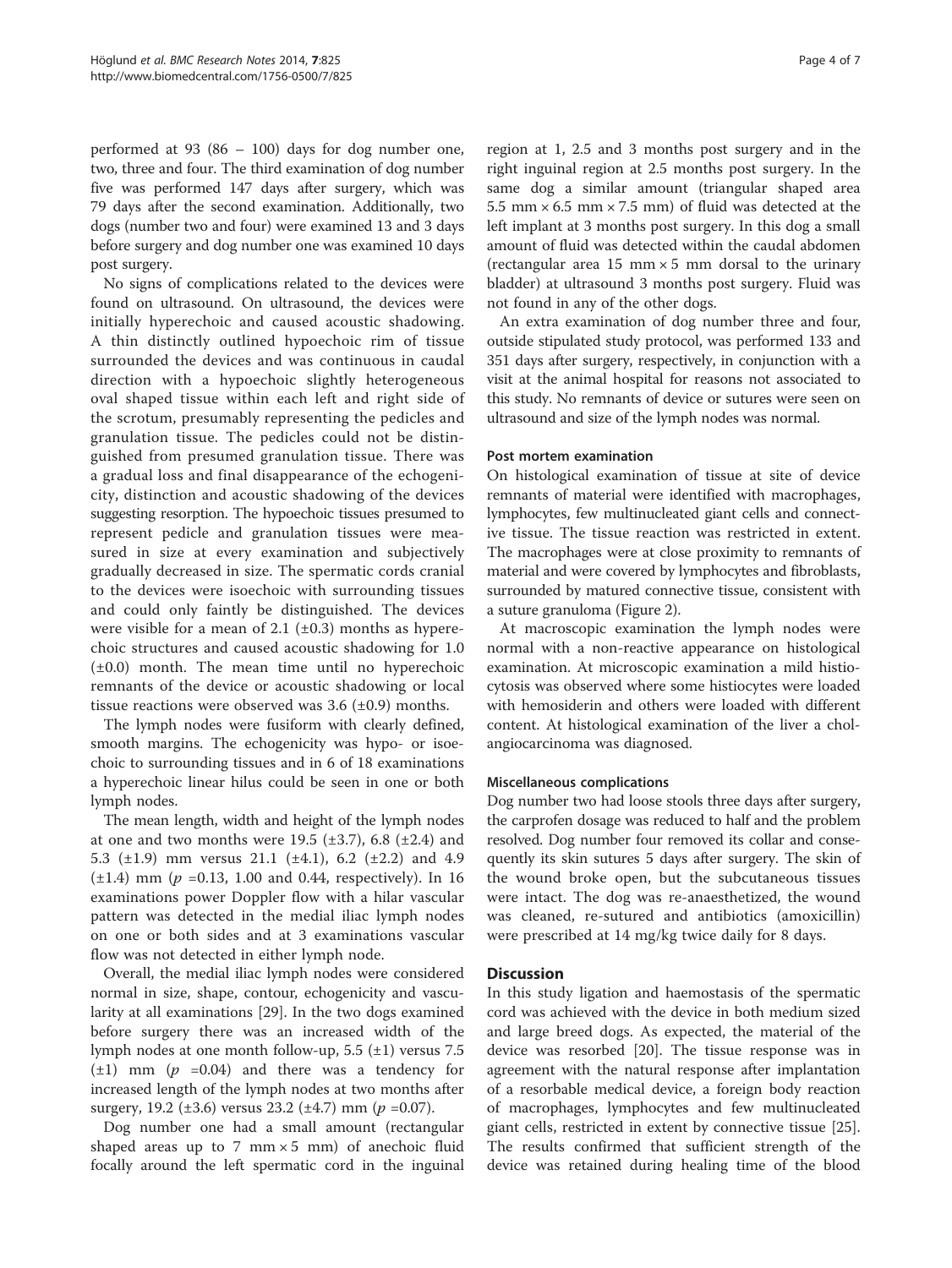<span id="page-4-0"></span>

vessels [[21\]](#page-6-0) and allowed adequate time for the inflammatory and proliferative phases of wound healing of the ligated tissue [\[30](#page-6-0)]. The results of this pilot study suggest biocompatibility [\[23](#page-6-0),[24\]](#page-6-0), however further studies are warranted.

There is no precise definition or accurate measurement of biocompatibility [\[31](#page-6-0)]. Originally the term biocompatibility referred to the ability of a *material* to perform with an appropriate host response in a specific application [[23](#page-6-0)]. Selection criteria for biomaterials therefore evolved as a list of events that had to be avoided. However, some applications required the material to interact with the tissue. Similarly, some applications required the material to degrade over time [\[32\]](#page-6-0). The term was later redefined by Williams as "Biocompatibility refers to the ability of a biomaterial to perform its desired function with respect to a medical therapy, without eliciting any undesirable local or systemic effects in the recipient or beneficiary of that therapy, but generating the most appropriate beneficial cellular or tissue response in that specific situation, and optimising the clinically relevant performance of that therapy." Biocompatibility of an implantable medical device can be defined in terms of the success of that device in fulfilling its intended function [\[24](#page-6-0)].

Subjectively, the present material was more suitable for injection moulding compared to the previously used polydioxanone [\[16](#page-6-0)] because the surface of the product's

flexible band was consistently smooth on macroscopic examination and injection moulding cycles were shortened [[21\]](#page-6-0) compared to the previous study [[16](#page-6-0)]. The raw material was pure and the devices could be considered sterile after exposure to high temperature at injection moulding [\[33\]](#page-6-0). However, there was a risk of contamination in the later processing of the devices and sterility could not be guaranteed in the used R&D setting. Therefore, as a matter of precaution, the devices were disinfected in ethanol immediately before use. As they were allowed to dry before use, it was unlikely that the ethanol treatment affected the tissue response.

On follow-up examinations after surgery no complications related to the devices were identified. The devices or remnants of the devices were found in their expected place on ultrasound examinations. Resorption of the devices was suggested by the gradual decrease of echogenicity and acoustic shadowing. This was confirmed post mortem in one dog where the tissue response was restricted in extent on histology and represented that of a suture granuloma. Resorption of the devices was expected as the material was regarded as equivalent to the material of a commonly used suture which was introduced in the mid 1980s (Maxon™, Syneture, USA) [[17\]](#page-6-0).

In a study where polylactide intramedullary implants were used in rabbits, a moderate histiocytosis was found in efferent lymph nodes [\[27\]](#page-6-0), compared to a mild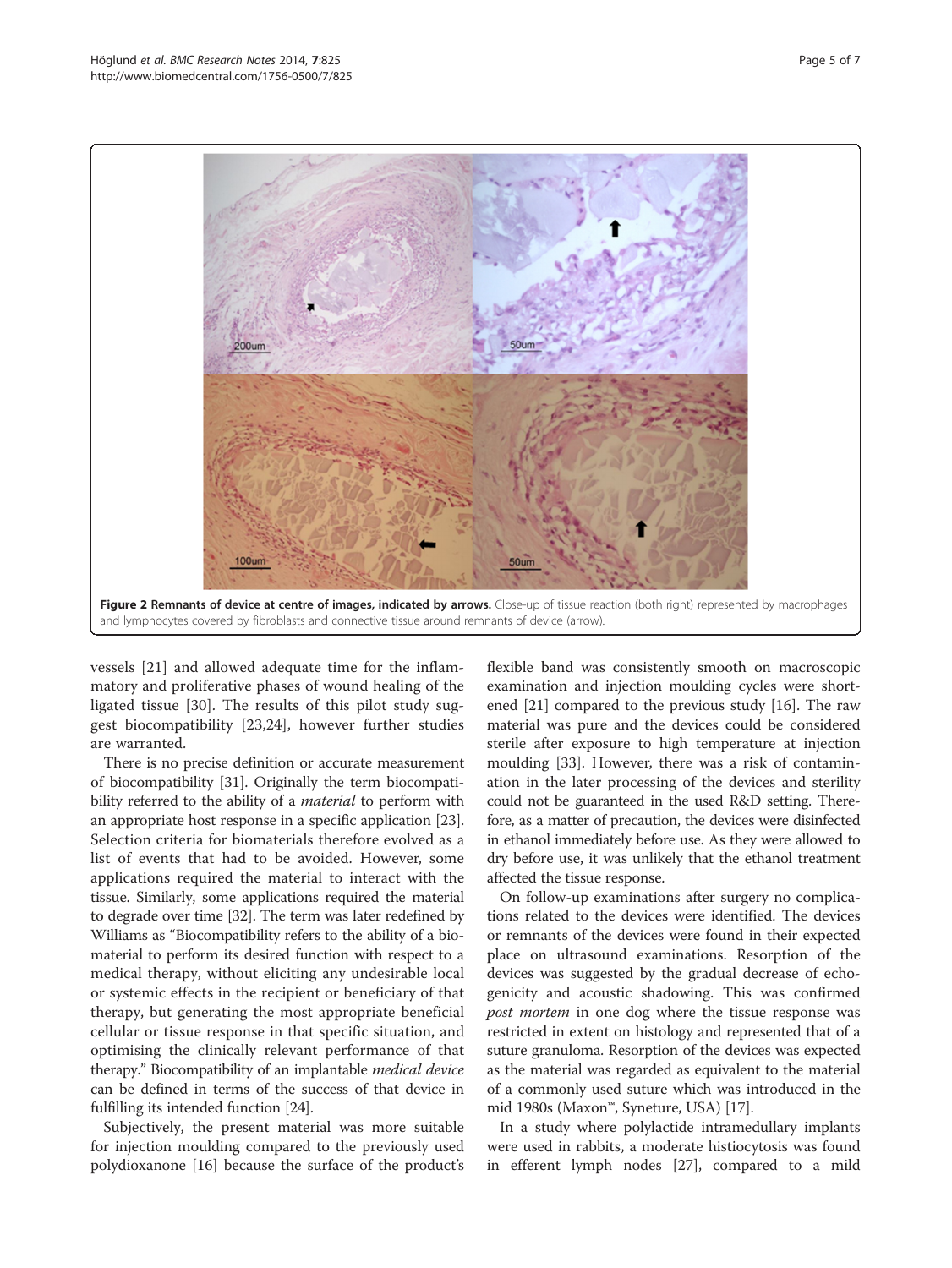histiocytosis in the present study. Swollen lymph nodes and active sinus histiocytosis was found following transcortical implantation of polylactide implants in a goat model [\[28\]](#page-6-0). In addition to potential differences between animal models, the results are likely affected by the differences in material between the present and previous study, different processes, differences in relative bulk volume of implanted biomaterial, differences in resorption time and timing of *post mortem* examination.

Acoustic shadowing and hyperechogenicity occurred due to expected differences in acoustic impedance between introduced biomaterial and normal body tissues. With time, as the implant degraded, the difference in impedance between tissue and implant decreased. In this study acoustic shadowing distal to the device was seen at one month post surgery. In a previous study [[16](#page-6-0)] a device with an identical design, but of different polymer material, caused acoustic shadowing for a mean of 2.9 months post surgery. In both the present and the previous study [\[16](#page-6-0)] implants were seen as hyperechoic structures for about 2 months. The structures examined in this study were anatomically more superficial and higher frequency transducers (up to 18 MHz) were used, enabling better spatial resolution, which may explain the difference in acoustic shadowing. The ultrasound machine used in the previous study [\[16](#page-6-0)] did not have spatial compounding technique, and there was a difference between materials with an expected shorter resorption time with the present material. We hypothesize that the main reason for the shorter duration of acoustic shadowing in this study was due to the difference in spatial compounding technique between the ultrasound machines. Acoustic shadowing is suppressed by use of spatial compounding imaging technique [[34](#page-6-0)]. Therefore, in evaluation of resorption time of surgical implants by use of ultrasonography, comparison of acoustic shadowing should be done cautiously if spatial compounding differs between different ultrasound machines. The results of this and a previous study showed that it was possible, to a reasonable extent, to follow the gradual resorption of a resorbable implant with ultrasonography [[16](#page-6-0)]. The use of imaging may reduce the number of animals needed in clinical tests of resorbable devises, which is important for ethical reasons [\[35\]](#page-6-0).

The increase of width of medial iliac lymph nodes at one month compared to before surgery was transient and the size of the lymph nodes was still within the reference limits [[29](#page-6-0)]. Comparisons to pre-surgical data should be done cautiously because this was restricted to two animals, which is a study limitation. However, reference material for iliac lymph nodes is available [[29\]](#page-6-0) and in the present study they were considered normal in size, shape and echogenicity at all examinations which suggest biocompatibility. As the study involved privately

owned dogs, there was a variation in follow-up intervals which is an additional study limitation. Another study limitation was the small size of the test group. No controls were used as this study was restricted to analysis of feasibility (proof of concept) of ligating the spermatic cord with the device, its biocompatibility and long-term resorption. Further controlled randomised studies are needed to evaluate potential clinical benefits of the device compared to other surgical techniques. Additional studies may add information regarding resorption of the implant. However, the material used is well known and clinically proven since decades [[18](#page-6-0)-[20](#page-6-0)]. Hemosiderin was found on *post mortem* histological examination of lymph nodes, probably as a consequence to minor haemorrhage at surgery. Dog number one was euthanized due to weight loss in combination with old age. The small amount of fluid seen surrounding the spermatic cords in the inguinal region of this dog may have been situated within the cavum vaginale and therefore have originated from the intra-abdominal fluid detected with ultrasound at 3 months post surgery. Gradual loss of echogenicity of implant in dog number one followed a similar pattern as in the other dogs and histopathology showed a normal suture granuloma. This implies the fluid was not caused by the studied device but was instead most likely caused by the liver pathology.

#### Conclusion

This pilot study indicates that ligation and effective haemostasis of the canine spermatic cord is feasible with the new resorbable device. The subcutaneous tissue can resorb the quantity of resorbable polymers constituted by the device, which suggests biocompatibility of the device.

#### Competing interests

The first author is the owner of the patented design of the device.

#### Authors' contributions

OVH performed the surgeries and was involved in the design of the study. JI performed the ultrasonographic examinations. FS performed post mortem examinations. KH was involved in the design of the study. NB advised on polymer composition and manufactured the implants together with OVH. ASL was involved in the design of the study. All authors were involved in writing of the manuscript, read and approved the final manuscript.

#### Acknowledgements

We would like to acknowledge Dr Charles Ley for the original idea to study the resorption of resorbable implants with repeated ultrasound examinations. The authors thank the dog owners for participating in this study. This project was financially supported by Amanda Personnes Research Fund, Sweden.

#### Author details

<sup>1</sup>Department of Clinical Sciences, Swedish University of Agricultural Sciences, Box 7054, SE-750 07 Uppsala, Sweden. <sup>2</sup>University Animal Hospital, Swedish University of Agricultural Sciences, Box 7040, SE-750 07 Uppsala, Sweden. <sup>3</sup>Department of Biomedical Sciences and Veterinary Public Health, Swedish University of Agricultural Sciences, Box 7028, SE-750 07 Uppsala, Sweden. 4 Radi Medical Systems, Palmbladsgatan 10, SE-754 50 Uppsala, Sweden.